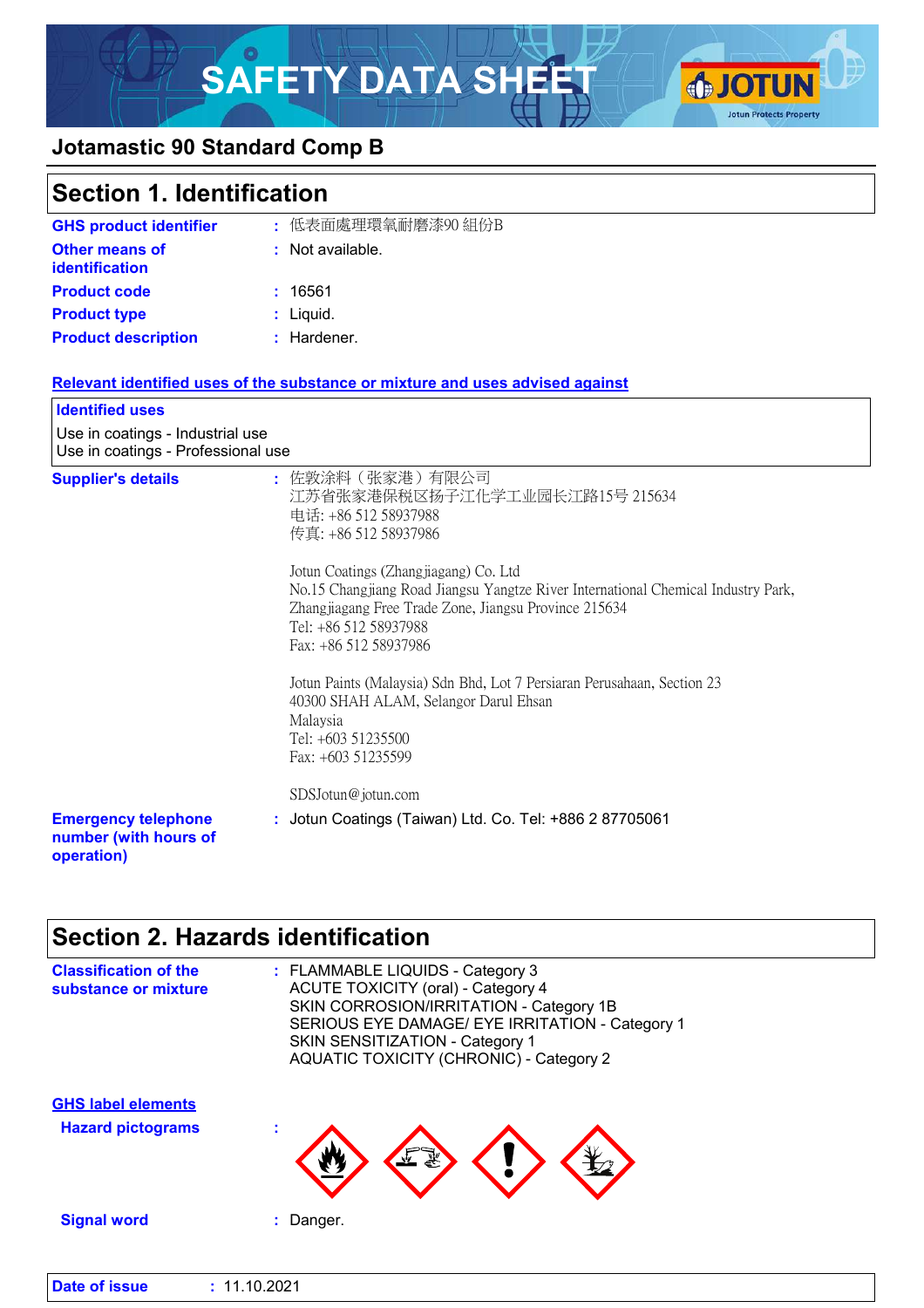### **Section 2. Hazards identification**

| : Flammable liquid and vapor.<br>Harmful if swallowed.<br>Causes severe skin burns and eye damage.<br>May cause an allergic skin reaction.<br>Toxic to aquatic life with long lasting effects.                                                                                                                                                                                                                                                                                                                                                                                                                                                                            |
|---------------------------------------------------------------------------------------------------------------------------------------------------------------------------------------------------------------------------------------------------------------------------------------------------------------------------------------------------------------------------------------------------------------------------------------------------------------------------------------------------------------------------------------------------------------------------------------------------------------------------------------------------------------------------|
|                                                                                                                                                                                                                                                                                                                                                                                                                                                                                                                                                                                                                                                                           |
| : Wear protective gloves, protective clothing and eye or face protection. Keep away<br>from heat, hot surfaces, sparks, open flames and other ignition sources. No<br>smoking. Avoid release to the environment. Avoid breathing vapor. Do not eat,<br>drink or smoke when using this product.                                                                                                                                                                                                                                                                                                                                                                            |
| : Collect spillage. IF INHALED: Immediately call a POISON CENTER or doctor. IF<br>SWALLOWED: Immediately call a POISON CENTER or doctor. Rinse mouth. Do<br>NOT induce vomiting. IF ON SKIN (or hair): Take off immediately all contaminated<br>clothing. Rinse skin with water. Immediately call a POISON CENTER or doctor.<br>Wash contaminated clothing before reuse. IF ON SKIN: Wash with plenty of water.<br>If skin irritation or rash occurs: Get medical advice or attention. IF IN EYES: Rinse<br>cautiously with water for several minutes. Remove contact lenses, if present and<br>easy to do. Continue rinsing. Immediately call a POISON CENTER or doctor. |
| : Store in a well-ventilated place. Keep cool.                                                                                                                                                                                                                                                                                                                                                                                                                                                                                                                                                                                                                            |
| : Dispose of contents and container in accordance with all local, regional, national<br>and international regulations.                                                                                                                                                                                                                                                                                                                                                                                                                                                                                                                                                    |
|                                                                                                                                                                                                                                                                                                                                                                                                                                                                                                                                                                                                                                                                           |

**Other hazards which do not :** None known. **result in classification**

### **Section 3. Composition/information on ingredients**

| Substance/mixture     | : Mixture        |
|-----------------------|------------------|
| Other means of        | : Not available. |
| <b>identification</b> |                  |

#### **CAS number/other identifiers**

| <b>CAS number</b>   | : Not applicable. |
|---------------------|-------------------|
| <b>Product code</b> | : 16561           |

| <b>Product name</b>                          | <b>Concentration</b>              | <b>CAS number</b>  |
|----------------------------------------------|-----------------------------------|--------------------|
| aminepoxyadduct                              | $≥25 - ≤50$                       | 1075254-00-0       |
| benzyl alcohol                               | ≥10 - ≤25                         | 100-51-6           |
| hydrocarbons, c9-unsatd., polymd.            | $≥10 - ≤25$                       | 71302-83-5         |
| xylene                                       | ≤10                               | 1330-20-7          |
| 3-aminomethyl-3,5,5-trimethylcyclohexylamine | ≤ $8.8$                           | 2855-13-2          |
| Phenol, methylstyrenated                     | ≤10                               | 68512-30-1         |
| Phenol, styrenated                           | ≤10                               | 61788-44-1         |
| ethylbenzene                                 | $\leq 5$                          | $100 - 41 - 4$     |
| 2-methylpentane-1,5-diamine                  | ≤2.2                              | 15520-10-2         |
|                                              |                                   |                    |
| 物品名稱                                         | 濃度                                | 化學文摘社登記號碼(CAS No.) |
| aminepoxyadduct                              | $>25 - 50$                        | 1075254-00-0       |
| benzyl alcohol                               | $>10 - 25$                        | 100-51-6           |
| Hydrocarbons, C9-unsatd., polymd.            | $>10 - 25$                        | 71302-83-5         |
| 二甲苯                                          | $\leq 10$                         | 1330-20-7          |
| 異佛酮二胺                                        |                                   | 2855-13-2          |
| Phenol, methylstyrenated                     | < 8.8                             | 68512-30-1         |
| Phenol, styrenated                           | $\leq 10$                         | 61788-44-1         |
| 苯乙烷                                          | ${\leq}10$<br>$\leq$ <sup>5</sup> | $100-41-4$         |

**There are no additional ingredients present which, within the current knowledge of the supplier and in the concentrations applicable, are classified as hazardous to health or the environment and hence require reporting in this section.**

**Occupational exposure limits, if available, are listed in Section 8.**

|  | Date of issue | : 11.10.2021 |  |
|--|---------------|--------------|--|
|--|---------------|--------------|--|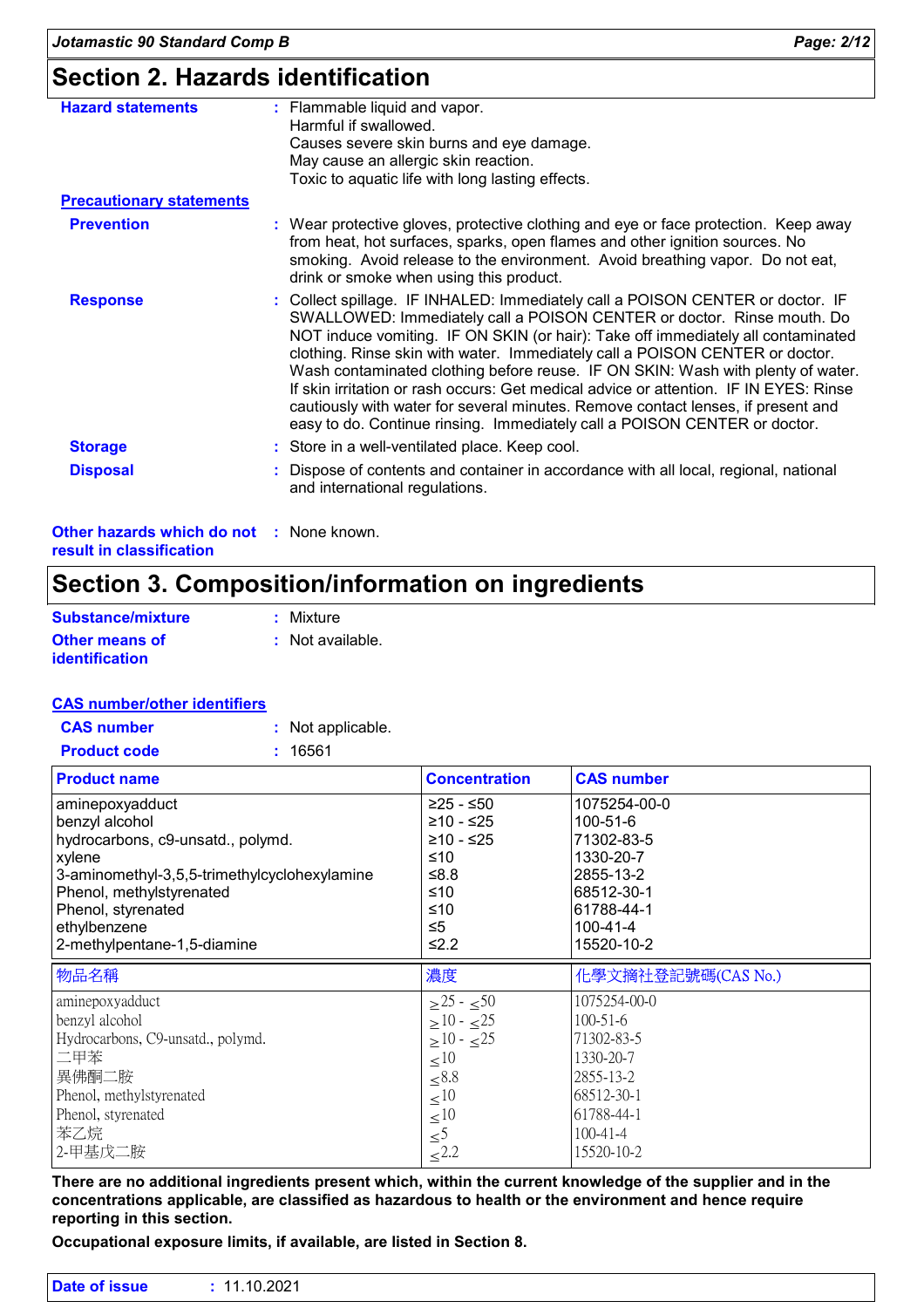### **Section 4. First aid measures**

|                     | <b>Description of necessary first aid measures</b>                                                                                                                                                                                                                                                                                                                                                                                                                                                                                                                                                                                                                                                                                                                                                                                                                                                            |
|---------------------|---------------------------------------------------------------------------------------------------------------------------------------------------------------------------------------------------------------------------------------------------------------------------------------------------------------------------------------------------------------------------------------------------------------------------------------------------------------------------------------------------------------------------------------------------------------------------------------------------------------------------------------------------------------------------------------------------------------------------------------------------------------------------------------------------------------------------------------------------------------------------------------------------------------|
| <b>Eye contact</b>  | : Get medical attention immediately. Call a poison center or physician. Immediately<br>flush eyes with plenty of water, occasionally lifting the upper and lower eyelids.<br>Check for and remove any contact lenses. Continue to rinse for at least 10 minutes.<br>Chemical burns must be treated promptly by a physician.                                                                                                                                                                                                                                                                                                                                                                                                                                                                                                                                                                                   |
| <b>Inhalation</b>   | Get medical attention immediately. Call a poison center or physician. Remove<br>victim to fresh air and keep at rest in a position comfortable for breathing. If it is<br>suspected that fumes are still present, the rescuer should wear an appropriate mask<br>or self-contained breathing apparatus. If not breathing, if breathing is irregular or if<br>respiratory arrest occurs, provide artificial respiration or oxygen by trained personnel.<br>It may be dangerous to the person providing aid to give mouth-to-mouth<br>resuscitation. If unconscious, place in recovery position and get medical attention<br>immediately. Maintain an open airway. Loosen tight clothing such as a collar, tie,<br>belt or waistband. In case of inhalation of decomposition products in a fire,<br>symptoms may be delayed. The exposed person may need to be kept under<br>medical surveillance for 48 hours. |
| <b>Skin contact</b> | : Get medical attention immediately. Call a poison center or physician. Wash with<br>plenty of soap and water. Remove contaminated clothing and shoes. Wash<br>contaminated clothing thoroughly with water before removing it, or wear gloves.<br>Continue to rinse for at least 10 minutes. Chemical burns must be treated promptly<br>by a physician. In the event of any complaints or symptoms, avoid further exposure.<br>Wash clothing before reuse. Clean shoes thoroughly before reuse.                                                                                                                                                                                                                                                                                                                                                                                                               |
| <b>Ingestion</b>    | Get medical attention immediately. Call a poison center or physician. Wash out<br>mouth with water. Remove dentures if any. Remove victim to fresh air and keep at<br>rest in a position comfortable for breathing. If material has been swallowed and the<br>exposed person is conscious, give small quantities of water to drink. Stop if the<br>exposed person feels sick as vomiting may be dangerous. Do not induce vomiting<br>unless directed to do so by medical personnel. If vomiting occurs, the head should<br>be kept low so that vomit does not enter the lungs. Chemical burns must be treated<br>promptly by a physician. Never give anything by mouth to an unconscious person.<br>If unconscious, place in recovery position and get medical attention immediately.<br>Maintain an open airway. Loosen tight clothing such as a collar, tie, belt or<br>waistband.                          |

|                                       | <b>Most important symptoms/effects, acute and delayed</b>                                                                                                                |
|---------------------------------------|--------------------------------------------------------------------------------------------------------------------------------------------------------------------------|
| <b>Potential acute health effects</b> |                                                                                                                                                                          |
| <b>Eye contact</b>                    | : Causes serious eye damage.                                                                                                                                             |
| <b>Inhalation</b>                     | : No known significant effects or critical hazards.                                                                                                                      |
| <b>Skin contact</b>                   | : Causes severe burns. May cause an allergic skin reaction.                                                                                                              |
| <b>Ingestion</b>                      | : Harmful if swallowed.                                                                                                                                                  |
| <b>Over-exposure signs/symptoms</b>   |                                                                                                                                                                          |
| <b>Eye contact</b>                    | : Adverse symptoms may include the following:<br>pain<br>watering<br>redness                                                                                             |
| <b>Inhalation</b>                     | : No specific data.                                                                                                                                                      |
| <b>Skin contact</b>                   | : Adverse symptoms may include the following:<br>pain or irritation<br>redness<br>blistering may occur                                                                   |
| <b>Ingestion</b>                      | : Adverse symptoms may include the following:<br>stomach pains                                                                                                           |
|                                       | Indication of immediate medical attention and special treatment needed, if necessary                                                                                     |
| Notes to physician                    | : In case of inhalation of decomposition products in a fire, symptoms may be delayed.<br>The exposed person may need to be kept under medical surveillance for 48 hours. |
| <b>Specific treatments</b>            | : No specific treatment.                                                                                                                                                 |

| Date of issue | 11.10.2021 |  |  |
|---------------|------------|--|--|
|---------------|------------|--|--|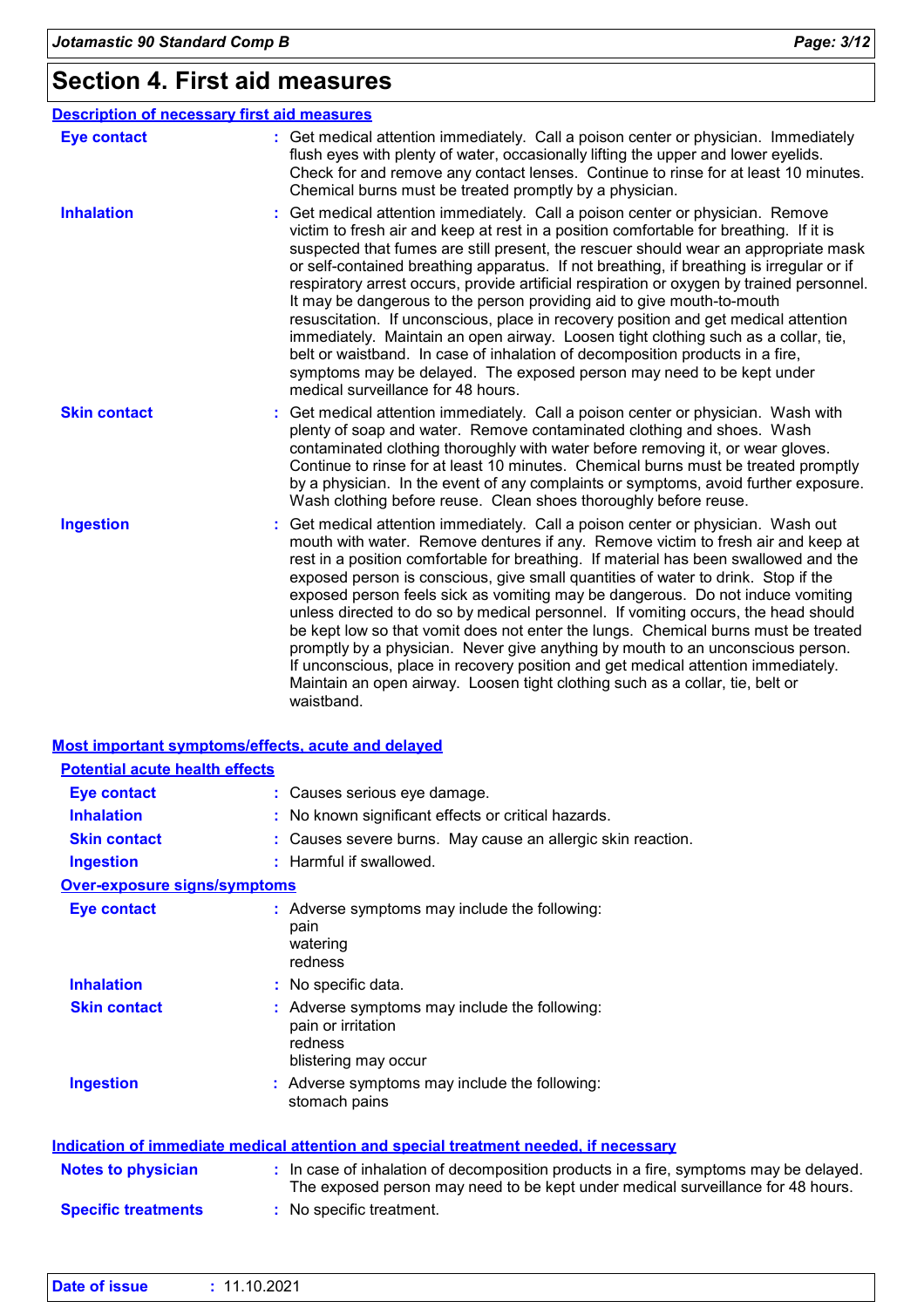### **Section 4. First aid measures**

#### **Protection of first-aiders** : No action shall be taken involving any personal risk or without suitable training. If it is suspected that fumes are still present, the rescuer should wear an appropriate mask or self-contained breathing apparatus. It may be dangerous to the person providing aid to give mouth-to-mouth resuscitation. Wash contaminated clothing thoroughly with water before removing it, or wear gloves.

#### **See toxicological information (Section 11)**

### **Section 5. Fire-fighting measures**

| <b>Extinguishing media</b>                               |                                                                                                                                                                                                                                                                                                                                                                                                                                 |
|----------------------------------------------------------|---------------------------------------------------------------------------------------------------------------------------------------------------------------------------------------------------------------------------------------------------------------------------------------------------------------------------------------------------------------------------------------------------------------------------------|
| <b>Suitable extinguishing</b><br>media                   | : Use dry chemical, $CO2$ , water spray (fog) or foam.                                                                                                                                                                                                                                                                                                                                                                          |
| <b>Unsuitable extinguishing</b><br>media                 | : Do not use water jet.                                                                                                                                                                                                                                                                                                                                                                                                         |
| <b>Specific hazards arising</b><br>from the chemical     | : Flammable liquid and vapor. Runoff to sewer may create fire or explosion hazard.<br>In a fire or if heated, a pressure increase will occur and the container may burst, with<br>the risk of a subsequent explosion. This material is toxic to aquatic life with long<br>lasting effects. Fire water contaminated with this material must be contained and<br>prevented from being discharged to any waterway, sewer or drain. |
| <b>Hazardous thermal</b><br>decomposition products       | : Decomposition products may include the following materials:<br>carbon dioxide<br>carbon monoxide<br>nitrogen oxides                                                                                                                                                                                                                                                                                                           |
| <b>Special protective actions</b><br>for fire-fighters   | : Promptly isolate the scene by removing all persons from the vicinity of the incident if<br>there is a fire. No action shall be taken involving any personal risk or without<br>suitable training. Move containers from fire area if this can be done without risk.<br>Use water spray to keep fire-exposed containers cool.                                                                                                   |
| <b>Special protective</b><br>equipment for fire-fighters | : Fire-fighters should wear appropriate protective equipment and self-contained<br>breathing apparatus (SCBA) with a full face-piece operated in positive pressure<br>mode.                                                                                                                                                                                                                                                     |

### **Section 6. Accidental release measures**

| <b>Personal precautions,</b><br>protective equipment and<br>emergency procedures | : No action shall be taken involving any personal risk or without suitable training.<br>Evacuate surrounding areas. Keep unnecessary and unprotected personnel from<br>entering. Do not touch or walk through spilled material. Shut off all ignition sources.<br>No flares, smoking or flames in hazard area. Do not breathe vapor or mist. Provide<br>adequate ventilation. Wear appropriate respirator when ventilation is inadequate.<br>Put on appropriate personal protective equipment. |
|----------------------------------------------------------------------------------|------------------------------------------------------------------------------------------------------------------------------------------------------------------------------------------------------------------------------------------------------------------------------------------------------------------------------------------------------------------------------------------------------------------------------------------------------------------------------------------------|
| <b>Environmental precautions</b>                                                 | : Avoid dispersal of spilled material and runoff and contact with soil, waterways,<br>drains and sewers. Inform the relevant authorities if the product has caused<br>environmental pollution (sewers, waterways, soil or air). Water polluting material.<br>May be harmful to the environment if released in large quantities. Collect spillage.                                                                                                                                              |
| <b>Methods and materials for containment and cleaning up</b>                     |                                                                                                                                                                                                                                                                                                                                                                                                                                                                                                |
| <b>Small spill</b>                                                               | : Stop leak if without risk. Move containers from spill area. Use spark-proof tools and<br>explosion-proof equipment. Dilute with water and mop up if water-soluble.<br>Alternatively, or if water-insoluble, absorb with an inert dry material and place in an<br>appropriate waste disposal container. Dispose of via a licensed waste disposal<br>contractor.                                                                                                                               |

Stop leak if without risk. Move containers from spill area. Use spark-proof tools and explosion-proof equipment. Approach release from upwind. Prevent entry into sewers, water courses, basements or confined areas. Wash spillages into an effluent treatment plant or proceed as follows. Contain and collect spillage with noncombustible, absorbent material e.g. sand, earth, vermiculite or diatomaceous earth and place in container for disposal according to local regulations (see Section 13). Dispose of via a licensed waste disposal contractor. Contaminated absorbent material may pose the same hazard as the spilled product. Note: see Section 1 for **Large spill :**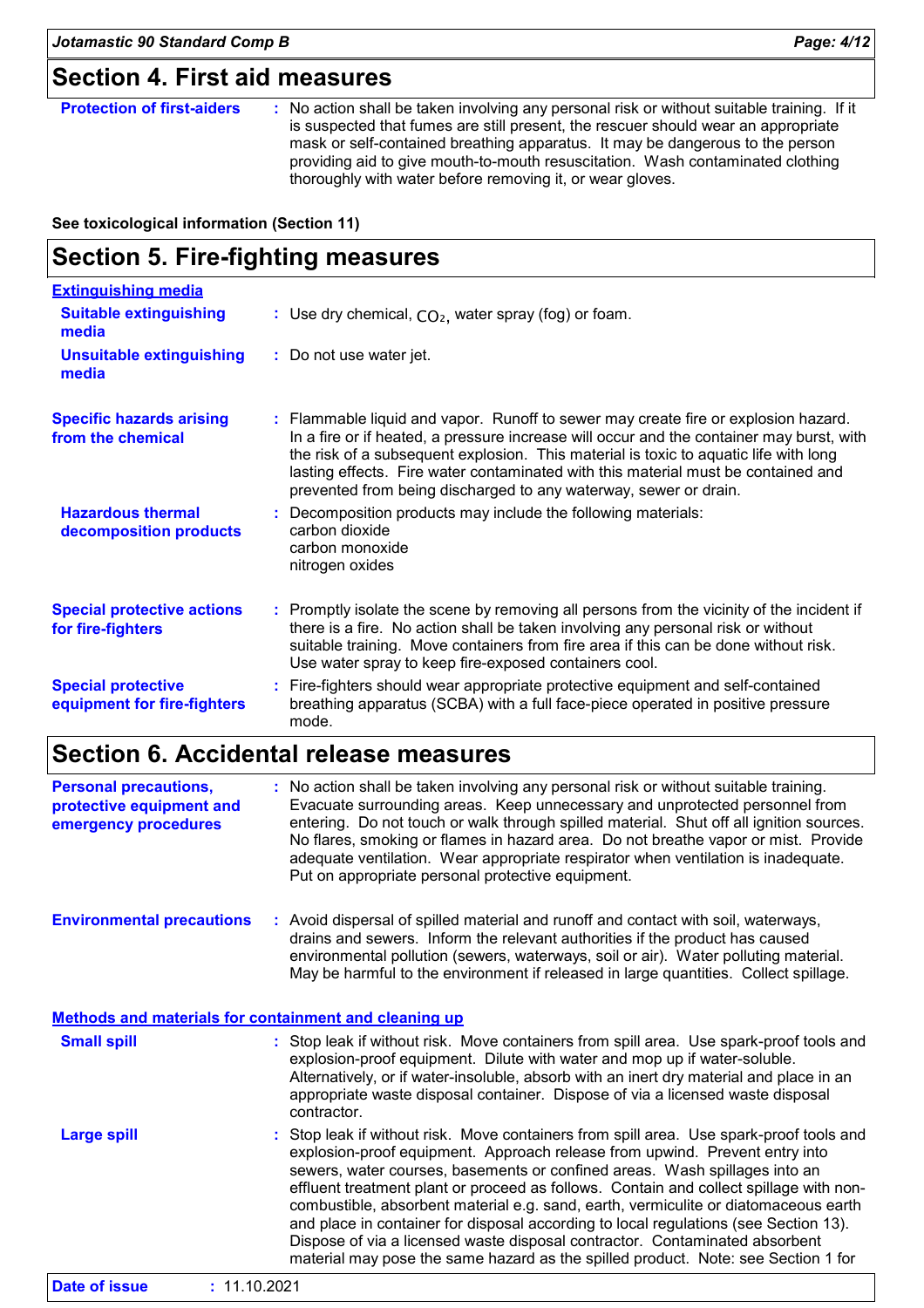### **Section 6. Accidental release measures**

emergency contact information and Section 13 for waste disposal.

### **Section 7. Handling and storage**

| <b>Precautions for safe handling</b> |  |  |
|--------------------------------------|--|--|
|                                      |  |  |

| <b>Protective measures</b>                                                       | : Put on appropriate personal protective equipment (see Section 8). Persons with a<br>history of skin sensitization problems should not be employed in any process in<br>which this product is used. Do not get in eyes or on skin or clothing. Do not breathe<br>vapor or mist. Do not ingest. Avoid release to the environment. Use only with<br>adequate ventilation. Wear appropriate respirator when ventilation is inadequate.<br>Do not enter storage areas and confined spaces unless adequately ventilated.<br>Keep in the original container or an approved alternative made from a compatible<br>material, kept tightly closed when not in use. Store and use away from heat, sparks,<br>open flame or any other ignition source. Use explosion-proof electrical (ventilating,<br>lighting and material handling) equipment. Use only non-sparking tools. Take<br>precautionary measures against electrostatic discharges. Empty containers retain<br>product residue and can be hazardous. Do not reuse container. |
|----------------------------------------------------------------------------------|--------------------------------------------------------------------------------------------------------------------------------------------------------------------------------------------------------------------------------------------------------------------------------------------------------------------------------------------------------------------------------------------------------------------------------------------------------------------------------------------------------------------------------------------------------------------------------------------------------------------------------------------------------------------------------------------------------------------------------------------------------------------------------------------------------------------------------------------------------------------------------------------------------------------------------------------------------------------------------------------------------------------------------|
| <b>Advice on general</b><br>occupational hygiene                                 | : Eating, drinking and smoking should be prohibited in areas where this material is<br>handled, stored and processed. Workers should wash hands and face before<br>eating, drinking and smoking. Remove contaminated clothing and protective<br>equipment before entering eating areas. See also Section 8 for additional<br>information on hygiene measures.                                                                                                                                                                                                                                                                                                                                                                                                                                                                                                                                                                                                                                                                  |
| <b>Conditions for safe storage,</b><br>including any<br><b>incompatibilities</b> | Store in accordance with local regulations. Store in a segregated and approved<br>area. Store in original container protected from direct sunlight in a dry, cool and well-<br>ventilated area, away from incompatible materials (see Section 10) and food and<br>drink. Store locked up. Eliminate all ignition sources. Separate from oxidizing<br>materials. Keep container tightly closed and sealed until ready for use. Containers<br>that have been opened must be carefully resealed and kept upright to prevent<br>leakage. Do not store in unlabeled containers. Use appropriate containment to<br>avoid environmental contamination. See Section 10 for incompatible materials<br>before handling or use.                                                                                                                                                                                                                                                                                                           |

### **Section 8. Exposure controls/personal protection**

#### **Control parameters**

**Occupational exposure limits**

| <b>Ingredient name</b>                     | <b>Exposure limits</b>                                                                                                                                                                                                                                                                                                                                                                                                                                                                                                           |
|--------------------------------------------|----------------------------------------------------------------------------------------------------------------------------------------------------------------------------------------------------------------------------------------------------------------------------------------------------------------------------------------------------------------------------------------------------------------------------------------------------------------------------------------------------------------------------------|
| xylene<br>ethylbenzene                     | TW Minstry of Labor, labor permissible<br>workplace exposure standards, allowable<br>concentration (Taiwan, 3/2018).<br>STEL: 542.5 mg/m <sup>3</sup> 15 minutes.<br>STEL: 125 ppm 15 minutes.<br>TWA: 434 mg/m <sup>3</sup> 8 hours.<br>TWA: 100 ppm 8 hours.<br>TW Minstry of Labor, labor permissible<br>workplace exposure standards, allowable<br>concentration (Taiwan, 3/2018).<br>STEL: 125 ppm 15 minutes.<br>STEL: 542.5 mg/m <sup>3</sup> 15 minutes.<br>TWA: 100 ppm 8 hours.<br>TWA: 434 mg/m <sup>3</sup> 8 hours. |
| <b>Appropriate engineering</b><br>controls | : Use only with adequate ventilation. Use process enclosures, local exhaust<br>ventilation or other engineering controls to keep worker exposure to airborne<br>contaminants below any recommended or statutory limits. The engineering controls<br>also need to keep gas, vapor or dust concentrations below any lower explosive<br>limits. Use explosion-proof ventilation equipment.                                                                                                                                          |
| <b>Individual protection measures</b>      |                                                                                                                                                                                                                                                                                                                                                                                                                                                                                                                                  |
| <b>Respiratory protection</b>              | Based on the hazard and potential for exposure, select a respirator that meets the<br>appropriate standard or certification. Respirators must be used according to a<br>respiratory protection program to ensure proper fitting, training, and other important<br>aspects of use.                                                                                                                                                                                                                                                |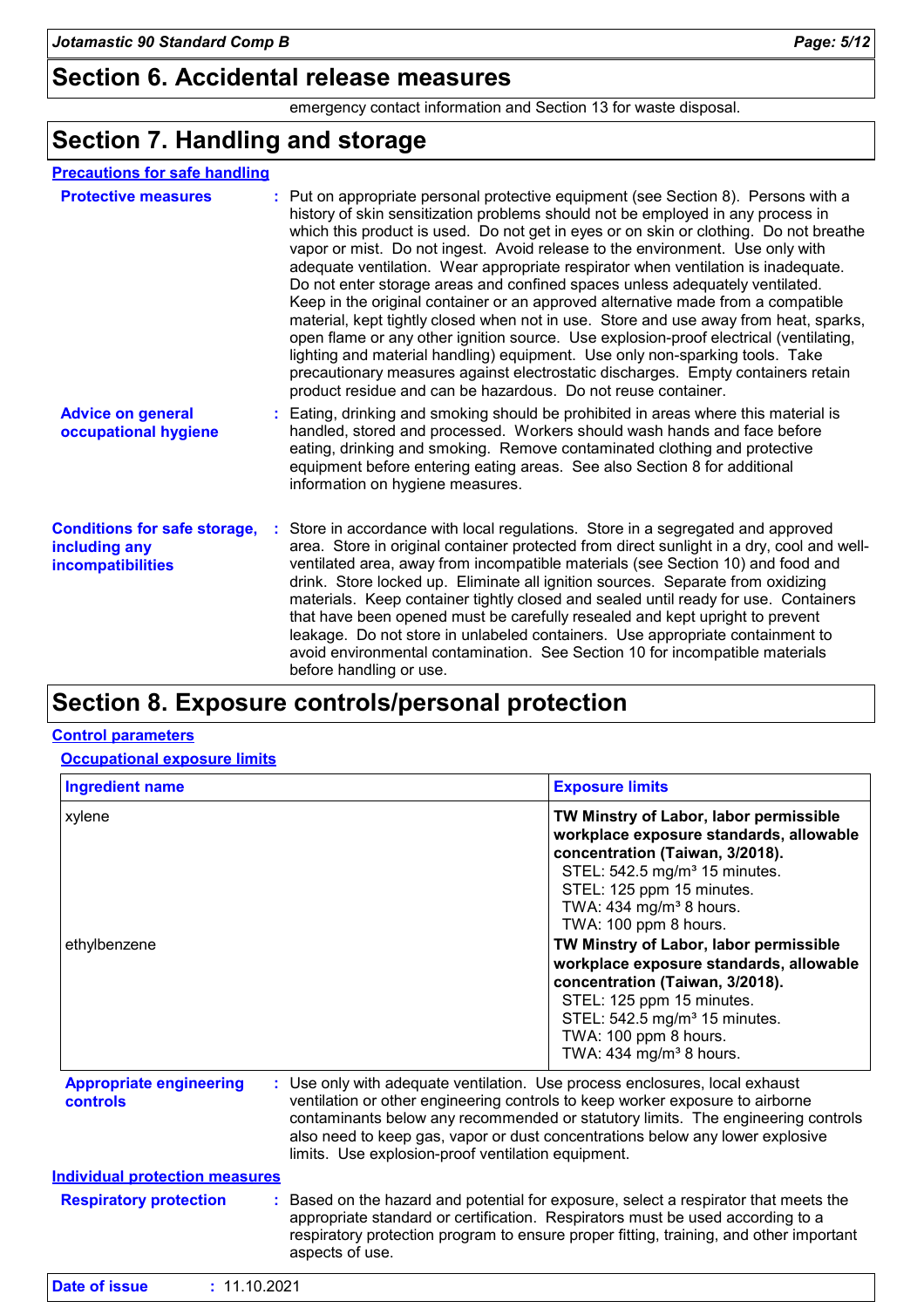### **Section 8. Exposure controls/personal protection**

| <b>Hand protection</b>       | : Chemical-resistant, impervious gloves complying with an approved standard should<br>be worn at all times when handling chemical products if a risk assessment indicates<br>this is necessary. Considering the parameters specified by the glove manufacturer,<br>check during use that the gloves are still retaining their protective properties. It<br>should be noted that the time to breakthrough for any glove material may be<br>different for different glove manufacturers. In the case of mixtures, consisting of<br>several substances, the protection time of the gloves cannot be accurately<br>estimated.                                                                                                                                                                  |
|------------------------------|--------------------------------------------------------------------------------------------------------------------------------------------------------------------------------------------------------------------------------------------------------------------------------------------------------------------------------------------------------------------------------------------------------------------------------------------------------------------------------------------------------------------------------------------------------------------------------------------------------------------------------------------------------------------------------------------------------------------------------------------------------------------------------------------|
|                              | There is no one glove material or combination of materials that will give unlimited<br>resistance to any individual or combination of chemicals.<br>The breakthrough time must be greater than the end use time of the product.<br>The instructions and information provided by the glove manufacturer on use,<br>storage, maintenance and replacement must be followed.<br>Gloves should be replaced regularly and if there is any sign of damage to the glove<br>material.<br>Always ensure that gloves are free from defects and that they are stored and used<br>correctly.<br>The performance or effectiveness of the glove may be reduced by physical/chemical<br>damage and poor maintenance.<br>Barrier creams may help to protect the exposed areas of the skin but should not be |
|                              | applied once exposure has occurred.<br>Wear suitable gloves tested to EN374.<br>May be used, gloves(breakthrough time) 4 - 8 hours: PVC, neoprene<br>Recommended, gloves(breakthrough time) > 8 hours: 4H, Teflon, fluor rubber,<br>Viton®, polyvinyl alcohol (PVA), nitrile rubber, butyl rubber                                                                                                                                                                                                                                                                                                                                                                                                                                                                                          |
| <b>Eye protection</b>        | : Safety eyewear complying with an approved standard should be used when a risk<br>assessment indicates this is necessary to avoid exposure to liquid splashes, mists,<br>gases or dusts. If contact is possible, the following protection should be worn,<br>unless the assessment indicates a higher degree of protection: chemical splash<br>goggles and/or face shield. If inhalation hazards exist, a full-face respirator may be<br>required instead.                                                                                                                                                                                                                                                                                                                                |
| <b>Body protection</b>       | : Personal protective equipment for the body should be selected based on the task<br>being performed and the risks involved and should be approved by a specialist<br>before handling this product. When there is a risk of ignition from static electricity,<br>wear anti-static protective clothing. For the greatest protection from static<br>discharges, clothing should include anti-static overalls, boots and gloves.                                                                                                                                                                                                                                                                                                                                                              |
| <b>Other skin protection</b> | : Appropriate footwear and any additional skin protection measures should be<br>selected based on the task being performed and the risks involved and should be<br>approved by a specialist before handling this product.                                                                                                                                                                                                                                                                                                                                                                                                                                                                                                                                                                  |
| <b>Hygiene measures</b>      | : Wash hands, forearms and face thoroughly after handling chemical products, before<br>eating, smoking and using the lavatory and at the end of the working period.<br>Appropriate techniques should be used to remove potentially contaminated clothing.<br>Contaminated work clothing should not be allowed out of the workplace. Wash<br>contaminated clothing before reusing. Ensure that eyewash stations and safety<br>showers are close to the workstation location.                                                                                                                                                                                                                                                                                                                |

### **Section 9. Physical and chemical properties**

| <b>Appearance</b>     |                                                                                                                            |
|-----------------------|----------------------------------------------------------------------------------------------------------------------------|
| <b>Physical state</b> | $:$ Liquid.                                                                                                                |
| <b>Color</b>          | : Colorless.                                                                                                               |
| <b>Odor</b>           | : Characteristic.                                                                                                          |
| <b>Odor threshold</b> | : Not available.                                                                                                           |
| pH                    | : Not applicable.                                                                                                          |
| <b>Melting point</b>  | : Not applicable.                                                                                                          |
| <b>Boiling point</b>  | : Lowest known value: $136.1^{\circ}$ C (277°F) (ethylbenzene). Weighted average: $228.19^{\circ}$ C<br>$(442.7^{\circ}F)$ |
| <b>Flash point</b>    | : Closed cup: 39°C (102.2°F)                                                                                               |

| <b>Date of issue</b><br>.10.2021<br>-44<br>the contract of the contract of the contract of the contract of the contract of the contract of the contract of |
|------------------------------------------------------------------------------------------------------------------------------------------------------------|
|------------------------------------------------------------------------------------------------------------------------------------------------------------|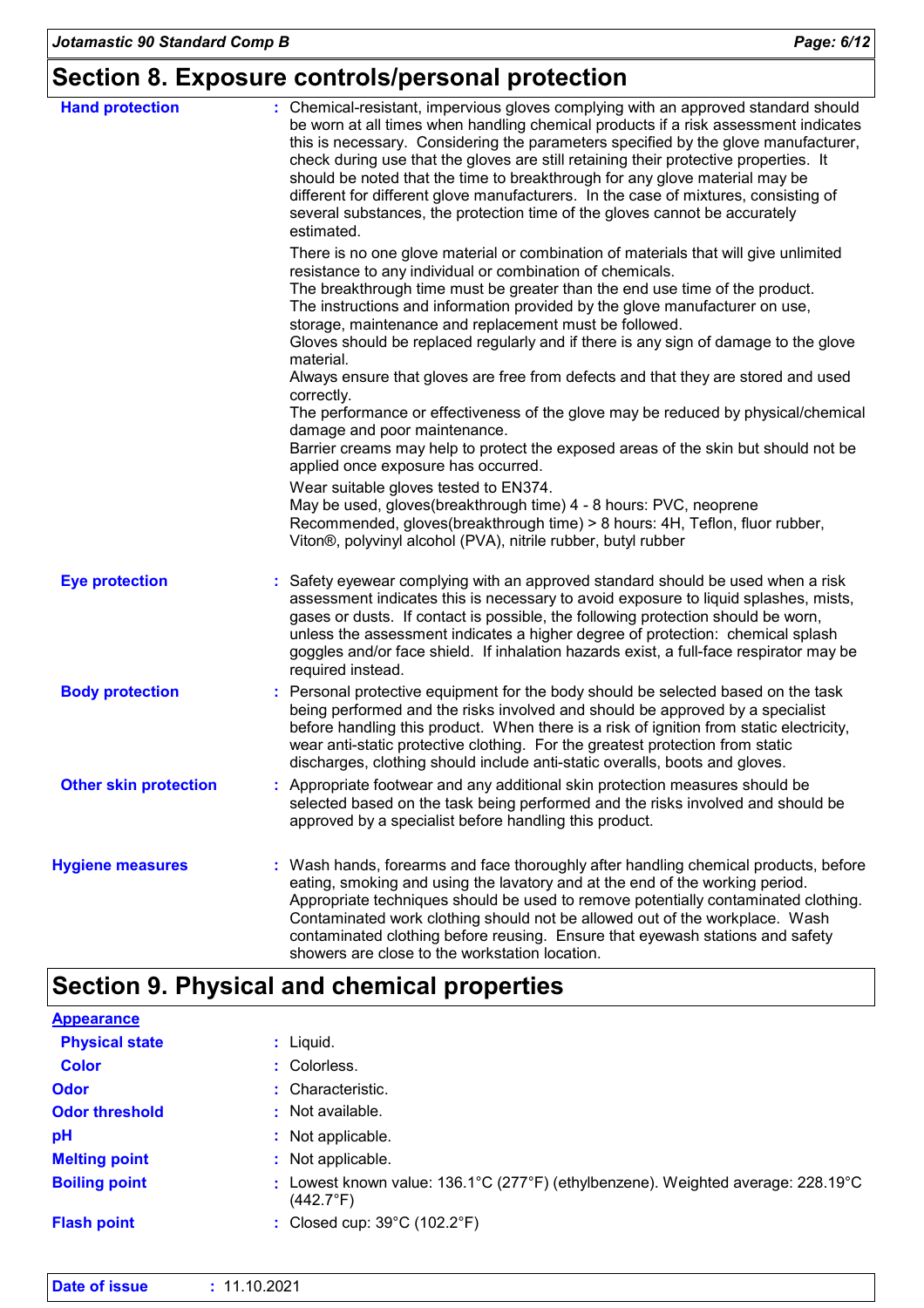### **Section 9. Physical and chemical properties**

| <b>Evaporation rate</b>                           | : Highest known value: 0.84 (ethylbenzene) Weighted average: 0.37 compared with<br>butyl acetate                                    |
|---------------------------------------------------|-------------------------------------------------------------------------------------------------------------------------------------|
| <b>Flammability (solid, gas)</b>                  | : Not applicable.                                                                                                                   |
| Lower and upper explosive<br>(flammable) limits   | $: 0.8 - 13\%$                                                                                                                      |
| <b>Vapor pressure</b>                             | : Highest known value: 1.2 kPa (9.3 mm Hg) (at $20^{\circ}$ C) (ethylbenzene). Weighted<br>average: 0.22 kPa (1.65 mm Hg) (at 20°C) |
| <b>Vapor density</b>                              | : Highest known value: $3.7$ (Air = 1) (benzyl alcohol). Weighted average: $3.7$ (Air =<br>1)                                       |
| <b>Relative density</b>                           | $: 1.01$ g/cm <sup>3</sup>                                                                                                          |
| <b>Solubility</b>                                 | : Insoluble in the following materials: cold water and hot water.                                                                   |
| <b>Partition coefficient: n-</b><br>octanol/water | : Not available.                                                                                                                    |
| <b>Auto-ignition temperature</b>                  | : Lowest known value: $>375^{\circ}$ C ( $>707^{\circ}$ F) (hydrocarbons, c9-unsatd., polymd.).                                     |
| <b>Decomposition temperature</b>                  | : Not available.                                                                                                                    |
| <b>Viscosity</b>                                  | : Kinematic (40°C (104°F)): >0.205 cm <sup>2</sup> /s (>20.5 cSt)                                                                   |

### **Section 10. Stability and reactivity**

| <b>Chemical stability</b>                    | : The product is stable.                                                                                                                                                     |
|----------------------------------------------|------------------------------------------------------------------------------------------------------------------------------------------------------------------------------|
| <b>Possibility of hazardous</b><br>reactions | : Under normal conditions of storage and use, hazardous reactions will not occur.                                                                                            |
| <b>Conditions to avoid</b>                   | : Avoid all possible sources of ignition (spark or flame). Do not pressurize, cut, weld,<br>braze, solder, drill, grind or expose containers to heat or sources of ignition. |
| <b>Incompatible materials</b>                | : Keep away from the following materials to prevent strong exothermic reactions:<br>oxidizing agents, strong alkalis, strong acids.                                          |
| <b>Hazardous decomposition</b><br>products   | : Under normal conditions of storage and use, hazardous decomposition products<br>should not be produced.                                                                    |

### **Section 11. Toxicological information**

#### **Information on toxicological effects**

#### **Acute toxicity**

| <b>Product/ingredient name</b> | <b>Result</b>                | <b>Species</b> | <b>Dose</b> | <b>Exposure</b> |
|--------------------------------|------------------------------|----------------|-------------|-----------------|
| benzyl alcohol                 | LD50 Oral                    | Rat            | 1230 mg/kg  |                 |
| xylene                         | <b>LC50 Inhalation Vapor</b> | Rat            | $20$ mg/l   | 4 hours         |
|                                | LD50 Oral                    | Rat            | 4300 mg/kg  |                 |
|                                | <b>TDLo Dermal</b>           | Rabbit         | 4300 mg/kg  |                 |
| 3-aminomethyl-                 | LD50 Oral                    | Rat            | 1030 mg/kg  |                 |
| 3,5,5-trimethylcyclohexylamine |                              |                |             |                 |
| Phenol, styrenated             | LD50 Dermal                  | Rabbit         | >5010 mg/kg |                 |
|                                | LD50 Oral                    | Rat            | 2500 mg/kg  |                 |
| ethylbenzene                   | <b>LC50 Inhalation Vapor</b> | Rat - Male     | $17.8$ mg/l | 4 hours         |
|                                | LD50 Dermal                  | Rabbit         | >5000 mg/kg |                 |
|                                | LD50 Oral                    | Rat            | 3500 mg/kg  |                 |
| 2-methylpentane-               | LD50 Oral                    | Rat            | 1690 mg/kg  |                 |
| 1,5-diamine                    |                              |                |             |                 |

#### **Irritation/Corrosion**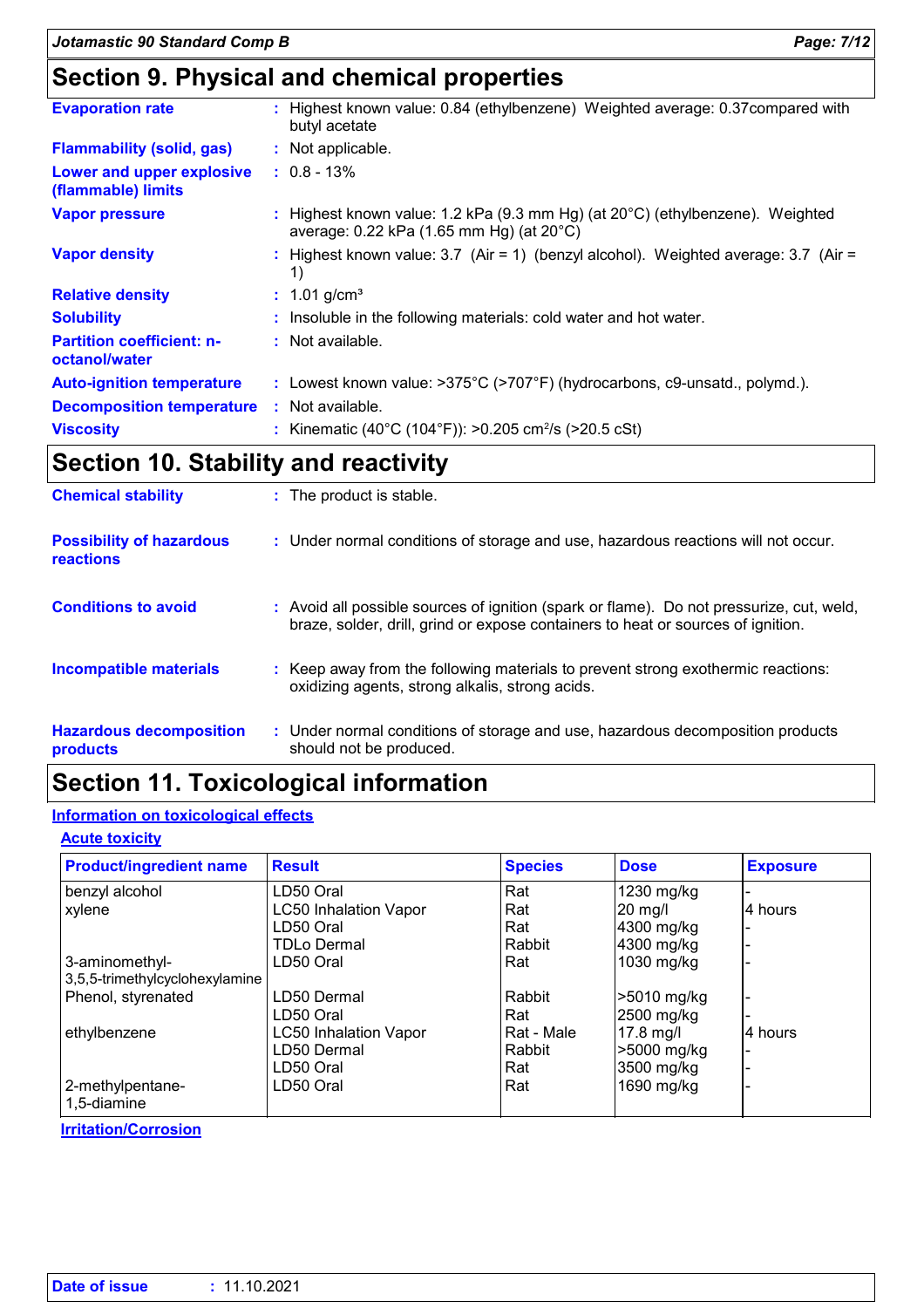### **Section 11. Toxicological information**

| <b>Product/ingredient name</b>  | <b>Result</b>          | <b>Species</b>                     | <b>Score</b> | <b>Exposure</b>           | <b>Observation</b> |
|---------------------------------|------------------------|------------------------------------|--------------|---------------------------|--------------------|
| aminepoxyadduct                 | Eyes - Irritant        | Mammal -<br>species<br>unspecified |              |                           |                    |
| benzyl alcohol                  | Eyes - Mild irritant   | Mammal -<br>species<br>unspecified |              |                           |                    |
| xylene                          | Eyes - Mild irritant   | Rabbit                             |              | 87 milligrams             |                    |
|                                 | Skin - Mild irritant   | Rat                                |              | 8 hours 60<br>microliters |                    |
| Phenol, methylstyrenated        | Skin - Mild irritant   | Mammal -<br>species<br>unspecified |              |                           |                    |
| Phenol, styrenated              | Eyes - Mild irritant   | Rabbit                             |              | 0.1 Mililiters            |                    |
|                                 | Skin - Mild irritant   | Rabbit                             |              | 0.5 Mililiters            |                    |
|                                 | Skin - Mild irritant   | Mammal -<br>species<br>unspecified |              |                           |                    |
| 2-methylpentane-<br>1,5-diamine | Eyes - Severe irritant | Rabbit                             |              | 0.1 Mililiters            |                    |
|                                 | Skin - Severe irritant | Rabbit                             |              | 0.5 Mililiters            |                    |

#### **Sensitization**

| <b>Product/ingredient name</b>                   | <b>Route of</b><br>exposure | <b>Species</b>                  | <b>Result</b> |
|--------------------------------------------------|-----------------------------|---------------------------------|---------------|
| aminepoxyadduct                                  | skin                        | Mammal - species<br>unspecified | Sensitizing   |
| hydrocarbons, c9-unsatd.,<br>polymd.             | skin                        | Mammal - species<br>unspecified | Sensitizing   |
| 3-aminomethyl-<br>3,5,5-trimethylcyclohexylamine | skin                        | Mammal - species<br>unspecified | Sensitizing   |
| Phenol, methylstyrenated                         | skin                        | Mammal - species<br>unspecified | Sensitizing   |
| Phenol, styrenated                               | skin                        | Mammal - species<br>unspecified | Sensitizing   |

### **Mutagenicity**

Not available.

#### **Carcinogenicity**

Not available.

#### **Reproductive toxicity**

Not available.

#### **Teratogenicity**

Not available.

#### **Specific target organ toxicity (single exposure)**

| <b>Name</b>                 | <b>Category</b> | <b>Route of</b><br>exposure | <b>Target organs</b>                     |
|-----------------------------|-----------------|-----------------------------|------------------------------------------|
| xylene                      | Category 3      |                             | Respiratory tract<br>l irritation        |
| 2-methylpentane-1,5-diamine | Category 3      |                             | <b>Respiratory tract</b><br>l irritation |

#### **Specific target organ toxicity (repeated exposure)**

| <b>Name</b>   | <b>Category</b> | <b>Route of</b><br>exposure | <b>Target organs</b> |
|---------------|-----------------|-----------------------------|----------------------|
| lethvlbenzene | Category 2      |                             | hearing organs       |

**Aspiration hazard**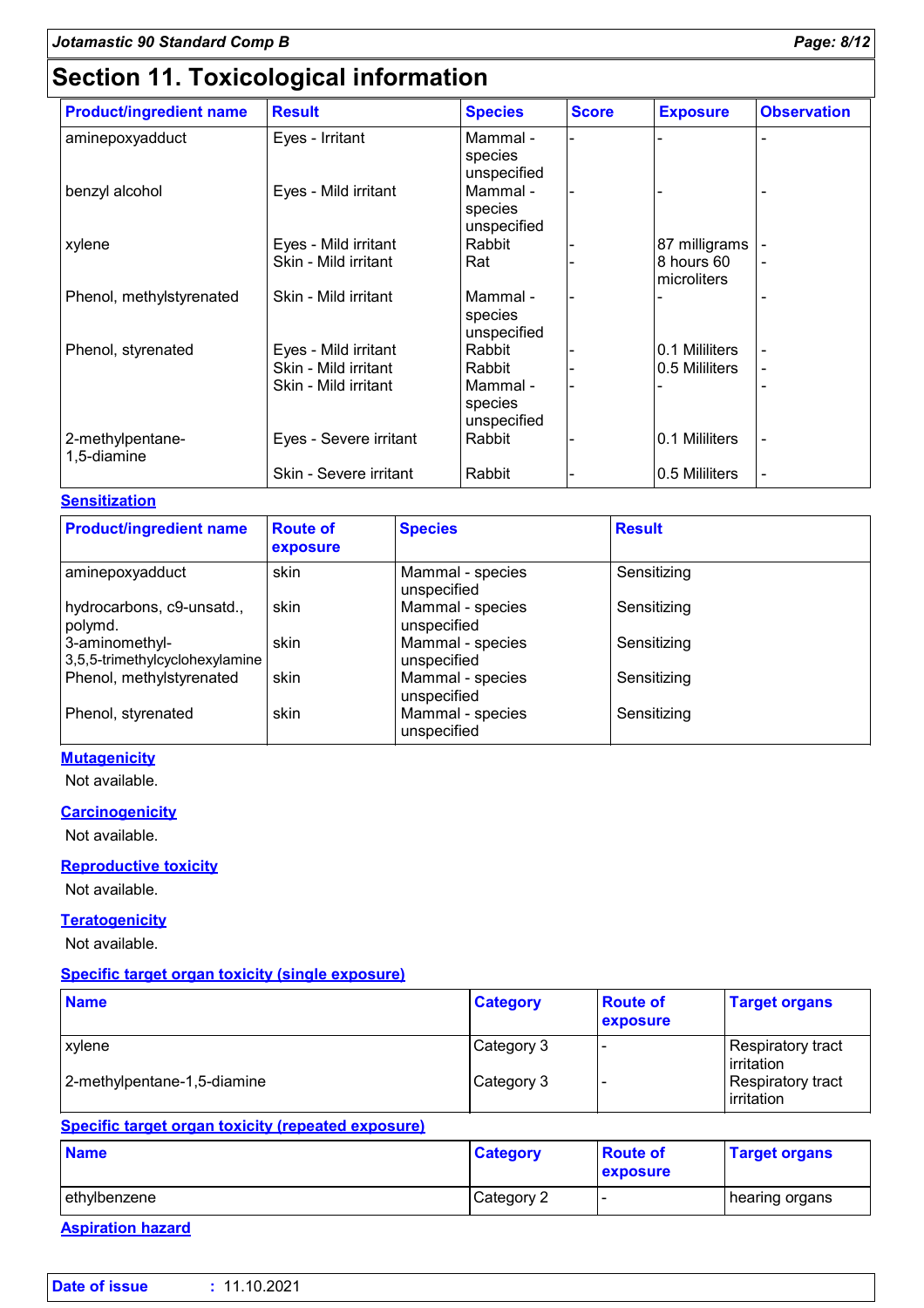## **Section 11. Toxicological information**

| <b>Name</b>  | <b>Besult</b>                         |
|--------------|---------------------------------------|
| xvlene       | <b>ASPIRATION HAZARD - Category 1</b> |
| ethylbenzene | <b>ASPIRATION HAZARD - Category 1</b> |

| <b>Information on the likely</b><br>routes of exposure | : Not available.                                                                                         |
|--------------------------------------------------------|----------------------------------------------------------------------------------------------------------|
| <b>Potential acute health effects</b>                  |                                                                                                          |
| <b>Eye contact</b>                                     | : Causes serious eye damage.                                                                             |
| <b>Inhalation</b>                                      | : No known significant effects or critical hazards.                                                      |
| <b>Skin contact</b>                                    | Causes severe burns. May cause an allergic skin reaction.                                                |
| <b>Ingestion</b>                                       | : Harmful if swallowed.                                                                                  |
|                                                        | <b>Symptoms related to the physical, chemical and toxicological characteristics</b>                      |
| <b>Eye contact</b>                                     | : Adverse symptoms may include the following:<br>pain<br>watering<br>redness                             |
| <b>Inhalation</b>                                      | : No specific data.                                                                                      |
| <b>Skin contact</b>                                    | : Adverse symptoms may include the following:<br>pain or irritation<br>redness<br>blistering may occur   |
| <b>Ingestion</b>                                       | : Adverse symptoms may include the following:<br>stomach pains                                           |
|                                                        | Delayed and immediate effects and also chronic effects from short and long term exposure                 |
| <b>Short term exposure</b>                             |                                                                                                          |
| <b>Potential immediate</b><br>effects                  | : Not available.                                                                                         |
| <b>Potential delayed effects</b>                       | : Not available.                                                                                         |
| <b>Long term exposure</b>                              |                                                                                                          |
| <b>Potential immediate</b><br>effects                  | : Not available.                                                                                         |
| <b>Potential delayed effects</b>                       | : Not available.                                                                                         |
| <b>Potential chronic health effects</b>                |                                                                                                          |
| Not available.                                         |                                                                                                          |
| <b>General</b>                                         | : Once sensitized, a severe allergic reaction may occur when subsequently exposed<br>to very low levels. |
| <b>Carcinogenicity</b>                                 | : No known significant effects or critical hazards.                                                      |
| <b>Mutagenicity</b>                                    | No known significant effects or critical hazards.                                                        |
| <b>Teratogenicity</b>                                  | : No known significant effects or critical hazards.                                                      |
| <b>Developmental effects</b>                           | : No known significant effects or critical hazards.                                                      |
| <b>Fertility effects</b>                               | : No known significant effects or critical hazards.                                                      |

#### **Numerical measures of toxicity**

#### **Acute toxicity estimates**

ľ

| <b>Route</b>        | <b>ATE value</b> |
|---------------------|------------------|
| Oral                | 1122.99 mg/kg    |
| Dermal              | 5340.58 mg/kg    |
| Inhalation (vapors) | 43.54 mg/l       |

| Date of issue | : 11.10.2021 |  |
|---------------|--------------|--|
|               |              |  |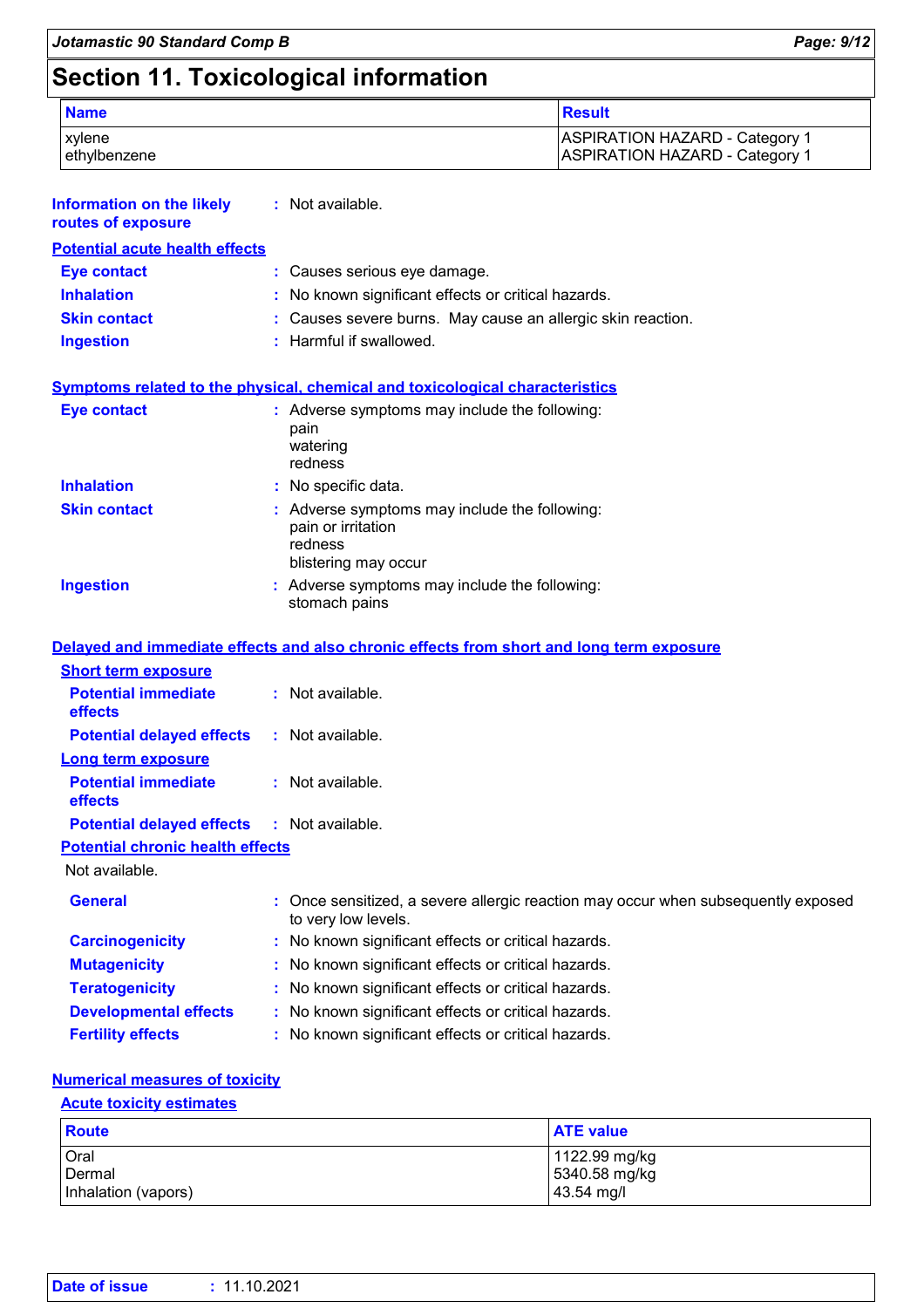### **Section 12. Ecological information**

#### **Toxicity**

| <b>Product/ingredient name</b> | <b>Result</b>                      | <b>Species</b>                             | <b>Exposure</b> |
|--------------------------------|------------------------------------|--------------------------------------------|-----------------|
| aminepoxyadduct                | Acute EC50 8.1 mg/l                | Algae - Pseudokirchneriella<br>subcapitata | 72 hours        |
|                                | Acute EC50 5.7 mg/l                | Daphnia - Daphnia magna                    | 48 hours        |
|                                | Acute LC50 7.9 mg/l                | Fish - Oncorhynchus Mykiss                 | 96 hours        |
| xylene                         | Acute LC50 8500 µg/l Marine water  | <b>Crustaceans - Palaemonetes</b><br>pugio | 48 hours        |
|                                | Acute LC50 13400 µg/l Fresh water  | Fish - Pimephales promelas                 | 96 hours        |
| 3-aminomethyl-                 | Acute EC50 17.4 to 21.5 mg/l Fresh | Daphnia - Daphnia magna                    | 48 hours        |
| 3,5,5-trimethylcyclohexylamine | water                              |                                            |                 |
|                                | Acute IC50 37 mg/l                 | Algae                                      | 72 hours        |
| Phenol, styrenated             | Acute EC50 100 mg/l                | Algae                                      | 72 hours        |
|                                | Acute EC50 54 mg/l                 | Daphnia                                    | 48 hours        |
|                                | Acute LC50 25.8 mg/l               | Fish                                       | 96 hours        |
| ethylbenzene                   | Acute EC50 7700 µg/l Marine water  | Algae - Skeletonema costatum               | 96 hours        |
|                                | Acute EC50 2.93 mg/l               | Daphnia                                    | I48 hours       |
|                                | Acute LC50 4.2 mg/l                | Fish                                       | 96 hours        |

#### **Persistence and degradability**

| <b>Product/ingredient name</b>                                                                  | <b>Test</b>              | <b>Result</b>               |                   | <b>Dose</b> | <b>Inoculum</b>                                  |
|-------------------------------------------------------------------------------------------------|--------------------------|-----------------------------|-------------------|-------------|--------------------------------------------------|
| aminepoxyadduct                                                                                 |                          | 0 % - Not readily - 28 days |                   |             |                                                  |
| <b>Product/ingredient name</b>                                                                  | <b>Aquatic half-life</b> |                             | <b>Photolysis</b> |             | <b>Biodegradability</b>                          |
| aminepoxyadduct<br>benzyl alcohol<br>xylene<br>3-aminomethyl-<br>3,5,5-trimethylcyclohexylamine |                          |                             |                   |             | Not readily<br>Readily<br>Readily<br>Not readily |
| ethylbenzene                                                                                    |                          |                             |                   |             | Readily                                          |

#### **Bioaccumulative potential**

| <b>Product/ingredient name</b> | LogP <sub>ow</sub> | <b>BCF</b>  | <b>Potential</b> |
|--------------------------------|--------------------|-------------|------------------|
| benzyl alcohol                 | 0.87               | < 100       | llow             |
| hydrocarbons, c9-unsatd.,      | 3.627              |             | <b>llow</b>      |
| polymd.                        |                    |             |                  |
| xylene                         | 3.12               | 8.1 to 25.9 | llow             |
| 3-aminomethyl-                 | 0.99               |             | llow             |
| 3,5,5-trimethylcyclohexylamine |                    |             |                  |
| Phenol, methylstyrenated       | 3.627              |             | llow             |
| ethylbenzene                   | 3.6                |             | llow             |

#### **Mobility in soil**

**Soil/water partition coefficient (Koc)** 

**:** Not available.

**Other adverse effects** : No known significant effects or critical hazards.

### **Section 13. Disposal considerations**

| <b>Disposal methods</b> | : The generation of waste should be avoided or minimized wherever possible.<br>Disposal of this product, solutions and any by-products should at all times comply<br>with the requirements of environmental protection and waste disposal legislation<br>and any regional local authority requirements. Dispose of surplus and non-<br>recyclable products via a licensed waste disposal contractor. Waste should not be<br>disposed of untreated to the sewer unless fully compliant with the requirements of<br>all authorities with jurisdiction. Waste packaging should be recycled. Incineration or<br>landfill should only be considered when recycling is not feasible. This material and<br>its container must be disposed of in a safe way. Care should be taken when |
|-------------------------|--------------------------------------------------------------------------------------------------------------------------------------------------------------------------------------------------------------------------------------------------------------------------------------------------------------------------------------------------------------------------------------------------------------------------------------------------------------------------------------------------------------------------------------------------------------------------------------------------------------------------------------------------------------------------------------------------------------------------------------------------------------------------------|
|-------------------------|--------------------------------------------------------------------------------------------------------------------------------------------------------------------------------------------------------------------------------------------------------------------------------------------------------------------------------------------------------------------------------------------------------------------------------------------------------------------------------------------------------------------------------------------------------------------------------------------------------------------------------------------------------------------------------------------------------------------------------------------------------------------------------|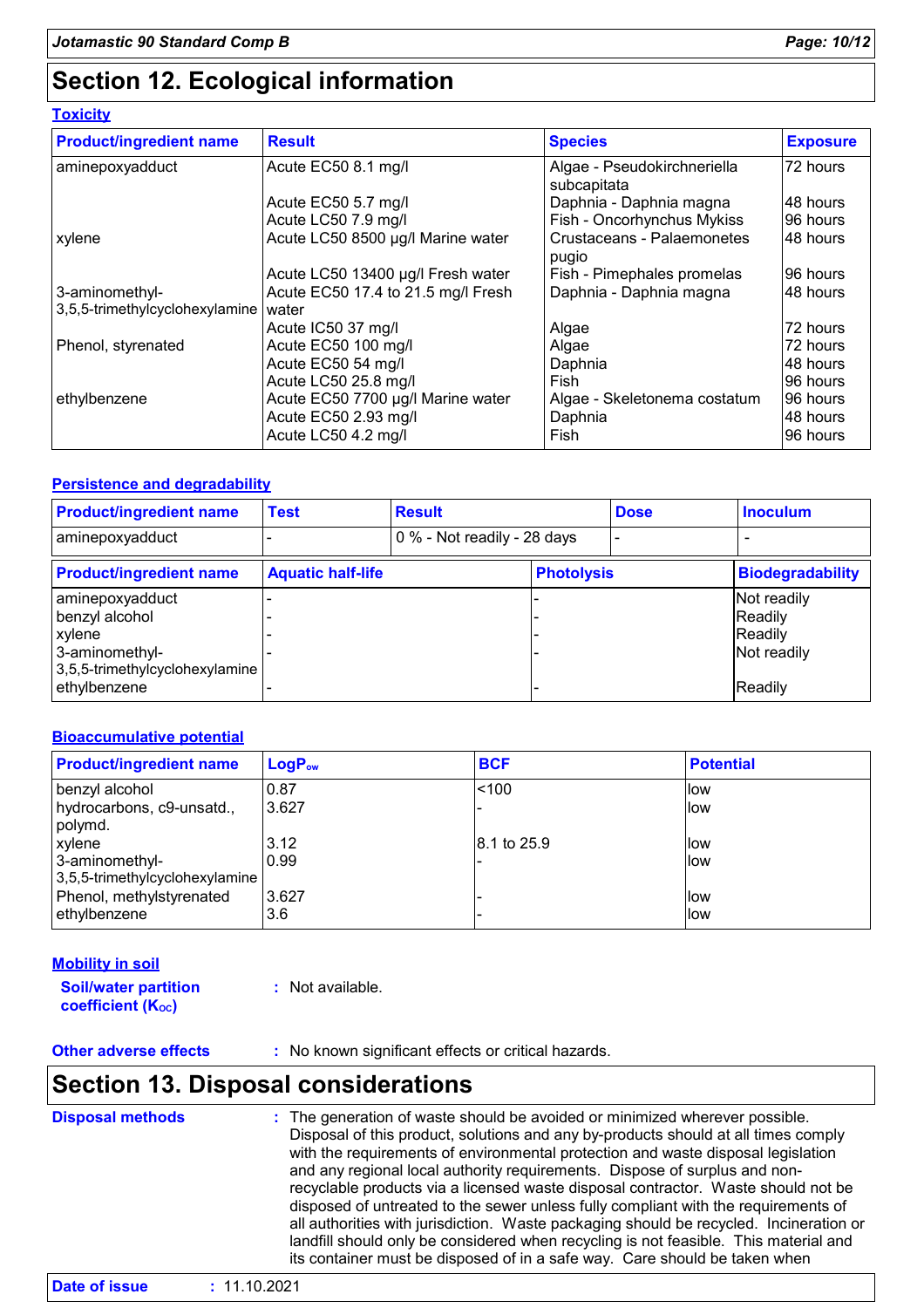### **Section 13. Disposal considerations**

handling emptied containers that have not been cleaned or rinsed out. Empty containers or liners may retain some product residues. Vapor from product residues may create a highly flammable or explosive atmosphere inside the container. Do not cut, weld or grind used containers unless they have been cleaned thoroughly internally. Avoid dispersal of spilled material and runoff and contact with soil, waterways, drains and sewers.

### **Section 14. Transport information**

|                                      | <b>UN</b>                                                                | <b>IMDG</b>                                                                                                                             | <b>IATA</b>                                                                                                          |
|--------------------------------------|--------------------------------------------------------------------------|-----------------------------------------------------------------------------------------------------------------------------------------|----------------------------------------------------------------------------------------------------------------------|
| <b>UN number</b>                     | <b>UN3469</b>                                                            | <b>UN3469</b>                                                                                                                           | <b>UN3469</b>                                                                                                        |
| <b>UN proper</b><br>shipping name    | Paint related material,<br>flammable, corrosive                          | Paint related material,<br>flammable, corrosive. Marine<br>pollutant (aminepoxyadduct)                                                  | Paint related material,<br>flammable, corrosive                                                                      |
| <b>Transport hazard</b><br>class(es) | 3(8)                                                                     | 3(8)<br>$\bigstar$                                                                                                                      | 3(8)                                                                                                                 |
| <b>Packing group</b>                 | III                                                                      | III                                                                                                                                     | $\mathbf{III}$                                                                                                       |
| <b>Environmental</b><br>hazards      | Yes. The environmentally<br>hazardous substance mark is<br>not required. | Yes.                                                                                                                                    | Yes. The environmentally<br>hazardous substance mark is<br>not required.                                             |
| <b>Additional</b><br>information     |                                                                          | The marine pollutant mark is<br>not required when transported<br>in sizes of ≤5 L or ≤5 kg.<br><b>Emergency schedules F-E,</b><br>$S-C$ | The environmentally<br>hazardous substance mark<br>may appear if required by<br>other transportation<br>regulations. |

**ADR / RID :** Tunnel restriction code: (D/E)

Hazard identification number: 38

**Special precautions for user Transport within user's premises:** always transport in closed containers that are **:** upright and secure. Ensure that persons transporting the product know what to do in the event of an accident or spillage.

### **Section 15. Regulatory information**

| List of chemicals for which<br>manufacturing or handling<br>is defined as "work specially<br>hazardous to health" | : This product contains substances "Specially hazardous to health": xylene.                                         |
|-------------------------------------------------------------------------------------------------------------------|---------------------------------------------------------------------------------------------------------------------|
| <b>Safety, health and</b><br>environmental regulations<br>specific for the product                                | : No known specific national and/or regional regulations applicable to this product<br>(including its ingredients). |
| <b>Taiwan Chemical</b><br><b>Substances Inventory (TCSI)</b>                                                      | : All components are listed or exempted.                                                                            |
| <b>International requlations</b>                                                                                  |                                                                                                                     |
|                                                                                                                   | <b>Chemical Weapon Convention List Schedules I, II &amp; III Chemicals</b>                                          |
| Not listed.                                                                                                       |                                                                                                                     |
| <b>Montreal Protocol</b>                                                                                          |                                                                                                                     |
| Not listed.                                                                                                       |                                                                                                                     |
| <b>Stockholm Convention on Persistent Organic Pollutants</b>                                                      |                                                                                                                     |
| Not listed.                                                                                                       |                                                                                                                     |
| <b>UNECE Aarhus Protocol on POPs and Heavy Metals</b>                                                             |                                                                                                                     |

| Date of issue<br>11.10.2021<br>-11 |  |
|------------------------------------|--|
|------------------------------------|--|